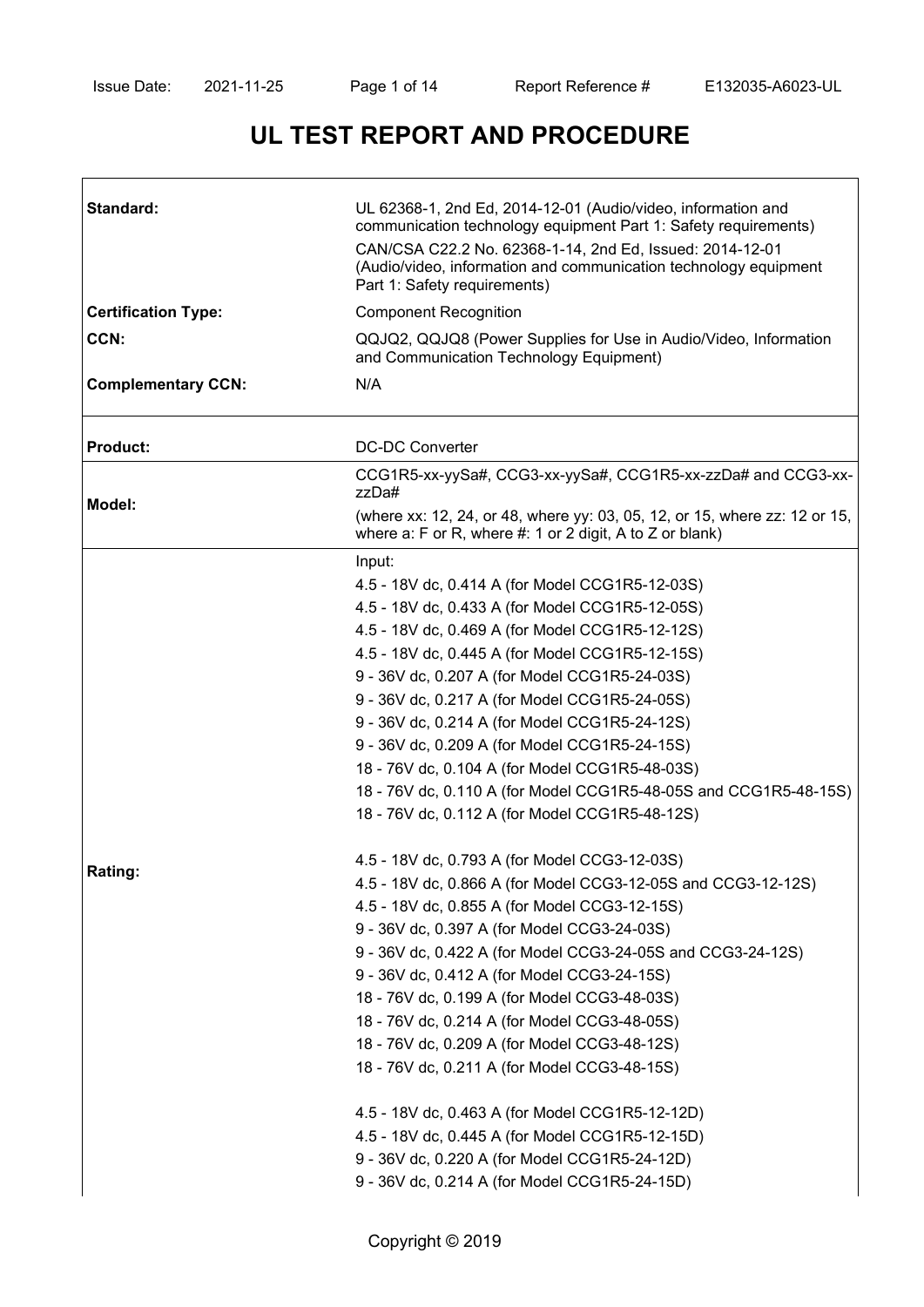| <b>Issue Date:</b> | 2021-11-25                         | Page 2 of 14                                                | Report Reference #                                               | E132035-A6023-UL |
|--------------------|------------------------------------|-------------------------------------------------------------|------------------------------------------------------------------|------------------|
|                    |                                    |                                                             | 18 - 76V dc, 0.115 A (for Model CCG1R5-48-12D and CCG1R5-48-15D) |                  |
|                    |                                    |                                                             | 4.5 - 18V dc, 0.889 A (for Model CCG3-12-12D)                    |                  |
|                    |                                    | 4.5 - 18V dc, 0.855 A (for Model CCG3-12-15D)               |                                                                  |                  |
|                    |                                    | 9 - 36V dc, 0.439 A (for Model CCG3-24-12D and CCG3-24-15D) |                                                                  |                  |
|                    |                                    |                                                             | 18 - 76V dc, 0.217 A (for Model CCG3-48-12D)                     |                  |
|                    |                                    |                                                             | 18 - 76V dc, 0.209 A (for Model CCG3-48-15D)                     |                  |
|                    |                                    |                                                             |                                                                  |                  |
|                    |                                    |                                                             | Output: See Additional Information.                              |                  |
|                    |                                    | TDK-LAMBDA CORP                                             |                                                                  |                  |
|                    |                                    | NAGAOKA TECHNICAL CENTER                                    |                                                                  |                  |
|                    | <b>Applicant Name and Address:</b> | 2704-1 SETTAYA-MACHI                                        |                                                                  |                  |
|                    |                                    | NAGAOKA-SHI                                                 |                                                                  |                  |
|                    |                                    | NIIGATA-KEN 940-1195 JAPAN                                  |                                                                  |                  |
|                    |                                    |                                                             |                                                                  |                  |

This is to certify that representative samples of the products covered by this Test Report have been investigated in accordance with the above referenced Standards. The products have been found to comply with the requirements covering the category and the products are judged to be eligible for Follow-Up Service under the indicated Test Procedure. The manufacturer is authorized to use the UL Mark on such products which comply with this Test Report and any other applicable requirements of UL LLC ('UL') in accordance with the Follow-Up Service Agreement. Only those products which properly bear the UL Mark are considered as being covered by UL's Follow-Up Service under the indicated Test Procedure.

The applicant is authorized to reproduce the referenced Test Report provided it is reproduced in its entirety.

UL authorizes the applicant to reproduce the latest pages of the referenced Test Report consisting of the first page of the Specific Technical Criteria through to the end of the Conditions of Acceptability.

Any information and documentation involving UL Mark services are provided on behalf of UL LLC (UL) or any authorized licensee of UL.

Prepared By: Toshiyuki Suzuki / Project **Handler** 

Reviewed By: Atsuhi Saito / Reviewer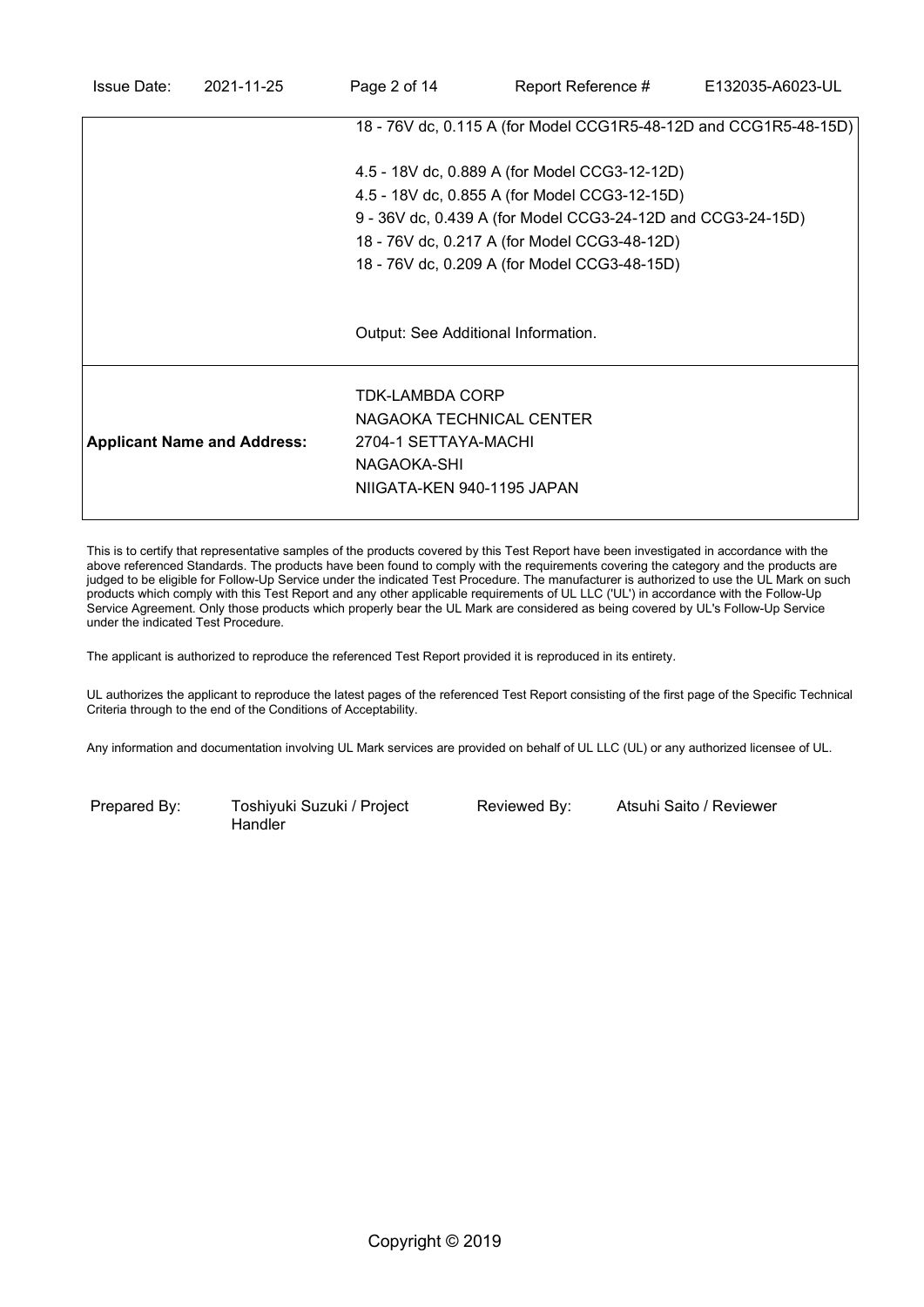#### **Supporting Documentation**

The following documents located at the beginning of this Procedure supplement the requirements of this Test Report:

A. Authorization - The Authorization page may include additional Factory Identification Code markings.

B. Generic Inspection Instructions -

- i. Part AC details important information which may be applicable to products covered by this Procedure. Products described in this Test Report must comply with any applicable items listed unless otherwise stated in the body of this Test Report.
- ii. Part AE details any requirements which may be applicable to all products covered by this Procedure. Products described in this Test Report must comply with any applicable items listed unless otherwise stated in the body of each Test Report.
- iii. Part AF details the requirements for the UL Certification Mark which is not controlled by the technical standard used to investigate these products. Products are permitted to bear only the Certification Mark(s) corresponding to the countries for which it is certified, as indicated in each Test Report.

### **Product Description**

These units are component "DC/DC Converter" with single or dual outputs.

Output Ratings:

3.3V dc, 0.4 A for CCG1R5-12-03S 5V dc, 0.3 A for CCG1R5-12-05S 12V dc, 0.13 A for CCG1R5-12-12S 15V dc, 0.1 A for CCG1R5-12-15S 3.3V dc, 0.4 A for CCG1R5-24-03S 5V dc, 0.3 A for CCG1R5-24-05S 12V dc, 0.13 A for CCG1R5-24-12S 15V dc, 0.1 A for CCG1R5-24-15S 3.3V dc, 0.4 A for CCG1R5-48-03S 5V dc, 0.3 A for CCG1R5-48-05S 12V dc, 0.13 A for CCG1R5-48-12S 15V dc, 0.1 A for CCG1R5-48-15S

3.3V dc, 0.8 A for CCG3-12-03S 5V dc, 0.6 A for CCG3-12-05S 12V dc, 0.25 A for CCG3-12-12S 15V dc, 0.2 A for CCG3-12-15S 3.3V dc, 0.8 A for CCG3-24-03S 5V dc, 0.6 A for CCG3-24-05S 12V dc, 0.25 A for CCG3-24-12S 15V dc, 0.2 A for CCG3-24-15S 3.3V dc, 0.8 A for CCG3-48-03S 5V dc, 0.6 A for CCG3-48-05S 12V dc, 0.25 A for CCG3-48-12S 15V dc, 0.2 A for CCG3-48-15S

+12 V dc/ -12 V dc, +0.065 A/ -0.065 A for CCG1R5-12-12D +15 V dc/ -15 V dc, +0.05 A/ -0.05 A for CCG1R5-12-15D +12 V dc/ -12 V dc, +0.065 A/ -0.065 A for CCG1R5-24-12D +15 V dc/ -15 V dc, +0.05 A/ -0.05 A for CCG1R5-24-15D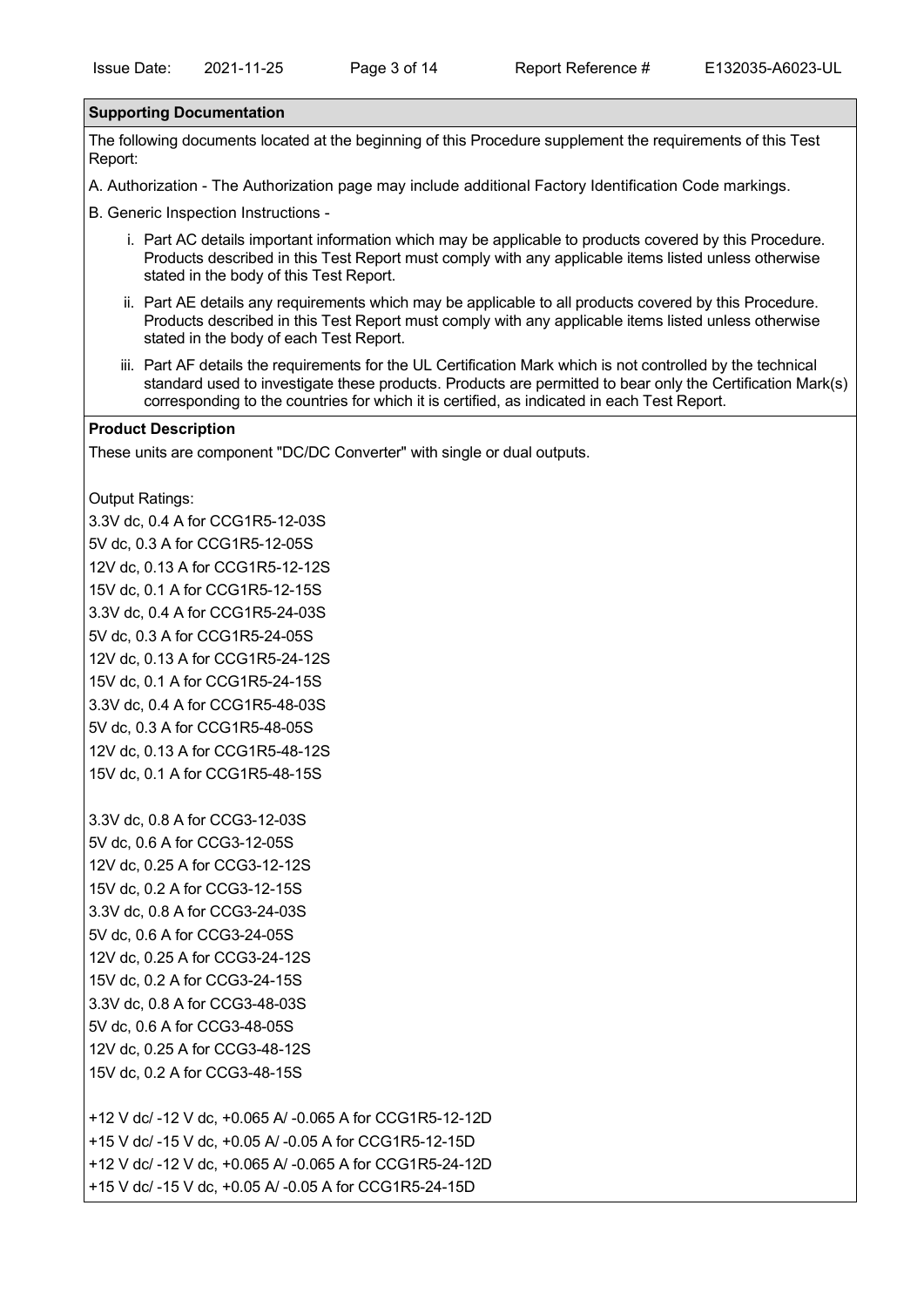+12 V dc/ -12 V dc, +0.13 A/ -0.13 A for CCG3-24-12D +15 V dc/ -15 V dc, +0.1 A/ -0.1 A for CCG3-24-15D +12 V dc/ -12 V dc, +0.13 A/ -0.13 A for CCG3-48-12D +15 V dc/ -15 V dc, +0.1 A/ -0.1 A for CCG3-48-15D

See Enclosure id.7-01 for Output Derating Specification.

## **Model Differences**

The differences between Models CCG1R5-xx-yySa#, CCG3-xx-yySa#, CCG1R5-xx-zzDa# and CCG3-xx-zzDa# are as follow.

Each model is identical, except for model designation, input/output rating, Transformer (T1), PWB, and some minor secondary side components.

Models CCG1R5-xx-yySa#, CCG3-xx-yySa#: single output model. Models CCG1R5-xx-zzDa# and CCG3-xx-zzDa#: dual output model PWB for models CCG1R5-xx-yySa# or CCG3-xx-yySa#: PZC-221 PWB for models CCG1R5-xx-zzDa# or CCG3-xx-zzDa#: PZC-222

xx: input voltage (See Ratings for detail).

yy, zz: output voltage (See Production Description for detail).

a: structural of terminal (F: DIP type terminal, R: SMD type terminal)

#: optional code which is not related to safety such as customer code

| <b>Test Item Particulars</b>                                                                    |                                                                  |
|-------------------------------------------------------------------------------------------------|------------------------------------------------------------------|
| Classification of use by                                                                        | Ordinary person                                                  |
| <b>Supply Connection</b>                                                                        | <b>External Circuit - not Mains connected</b><br>ES <sub>2</sub> |
| Supply % Tolerance                                                                              | None                                                             |
| Supply Connection - Type                                                                        | Soldering to PCB                                                 |
| Considered current rating of protective device as part<br>of building or equipment installation | -- A:                                                            |
| <b>Equipment mobility</b>                                                                       | for building-in                                                  |
| Over voltage category (OVC)                                                                     | <b>OVC II</b>                                                    |
| Class of equipment                                                                              | Not classified                                                   |
| Access location                                                                                 | N/A                                                              |
| Pollution degree (PD)                                                                           | PD <sub>2</sub>                                                  |
| Manufacturer's specified maximum operating<br>ambient (°C)                                      | 80°C, 85°C or 100°C (Refer to Enclosure id. 7-01.)               |
| IP protection class                                                                             | IPX <sub>0</sub>                                                 |
| <b>Power Systems</b>                                                                            | N/A                                                              |
| Altitude during operation (m)                                                                   | Up to 5000 m                                                     |
| Altitude of test laboratory (m)                                                                 | Approximately 10 to 20 m                                         |
| Mass of equipment (kg)                                                                          | Approximately 0.003                                              |
| <b>Technical Considerations</b>                                                                 |                                                                  |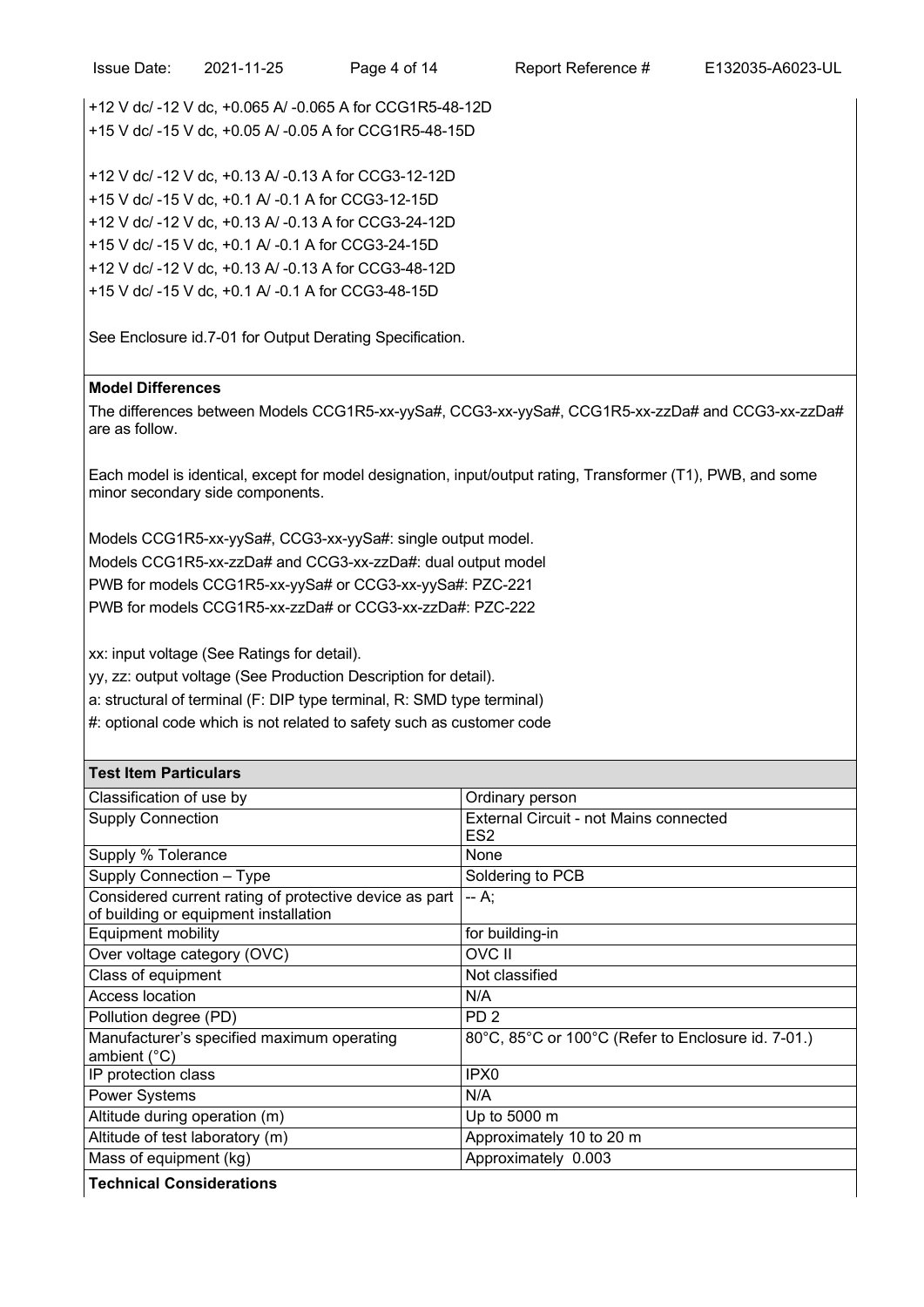· N/A

# **Engineering Conditions of Acceptability**

For use only in or with complete equipment where the acceptability of the combination is determined by UL LLC. When installed in an end-product, consideration must be given to the following:

- The following output circuits are at ES3 energy levels : All models' output circuits
- The following output circuits are at PS1 energy levels : All models' output circuits
- · The investigated Pollution Degree is : 2
- · The following end-product enclosures are required : Electrical, Fire
- The following output circuits' energy levels are depending on its' input circuit ES class : Output circuits of Models CCG1R5-48-xxS series, CCG1R5-48-xxS series, CCG3-48-xxS series, and CCG3-48-xxD series.
- · Unit intended for building-in and supplied ES1 or ES2 power from secondary circuit which is isolated from primary mains circuit by double or reinforced insulation.
- · Only functional insulation provided between input and output circuits, which complies with electric strength test at 1500Vdc.
- · During the tests, external fuse: UL Listed, SOC Corp., Type DC86V11CT was provided at input side of the unit. For model CCG1R5-12-xx and CCG3-12-xx: Rated 86Vdc, 3.15 A. For model CCG1R5-24-xx and CCG3-24-xx: Rated 86Vdc, 1.6 A. For model CCG1R5-48-xx and CCG3-48-xx: Rated 86Vdc, 1.25 A.
- · Classification of PIS has not been conducted. Therefore, all electrical components and conductors including printed wirings were assumed to be arcing/resistive PIS.
- · This component has been evaluated in 'control of fire spread' method assuming appropriate fire enclosure is provided in end product. Unless the fire enclosure is made of non-combustible or V-0 material, the separation from the PIS shall be considered.

## **Additional Information**

The following are the output voltage ranges considered during the evaluation: CCG1R5-12-03S: 3.135 – 3.63VDC, maximum 0.4 A and 1.32W CCG1R5-12-05S: 4.75 – 5.5VDC, maximum 0.3 A and 1.5W CCG1R5-12-12S: 11.4 – 13.2VDC, maximum 0.13 A and 1.56W CCG1R5-12-15S: 14.25 – 16.5VDC, maximum 0.1 A and 1.5W CCG1R5-24-03S: 3.135 – 3.63VDC, maximum 0.4 A and 1.32W CCG1R5-24-05S: 4.75 – 5.5VDC, maximum 0.3 A and 1.5W CCG1R5-24-12S: 11.4 – 13.2VDC, maximum 0.13 A and 1.56W CCG1R5-24-15S: 14.25 – 16.5VDC, maximum 0.1 A and 1.5W CCG1R5-48-03S: 3.135 – 3.63VDC, maximum 0.4 A and 1.32W CCG1R5-48-05S: 4.75 – 5.5VDC, maximum 0.3 A and 1.5W CCG1R5-48-12S: 11.4 – 13.2VDC, maximum 0.13 A and 1.56W CCG1R5-48-15S: 14.25 – 16.5VDC, maximum 0.1 A and 1.5W CCG3-12-03S: 3.135 – 3.63VDC, maximum 0.8 A and 2.64W CCG3-12-05S: 4.75 – 5.5VDC, maximum 0.6 A and 3W CCG3-12-12S: 11.4 – 13.2VDC, maximum 0.25 A and 3W CCG3-12-15S: 14.25 – 16.5VDC, maximum 0.2 A and 3W CCG3-24-03S: 3.135 – 3.63VDC, maximum 0.8 A and 2.64W CCG3-24-05S: 4.75 – 5.5VDC, maximum 0.6 A and 3W CCG3-24-12S: 11.4 – 13.2VDC, maximum 0.25 A and 3W CCG3-24-15S: 14.25 – 16.5VDC, maximum 0.2 A and 3W CCG3-48-03S: 3.135 – 3.63VDC, maximum 0.8 A and 2.64W CCG3-48-05S: 4.75 – 5.5VDC, maximum 0.6 A and 3W CCG3-48-12S: 11.4 – 13.2VDC, maximum 0.25 A and 3W CCG3-48-15S: 14.25 – 16.5VDC, maximum 0.2 A and 3W